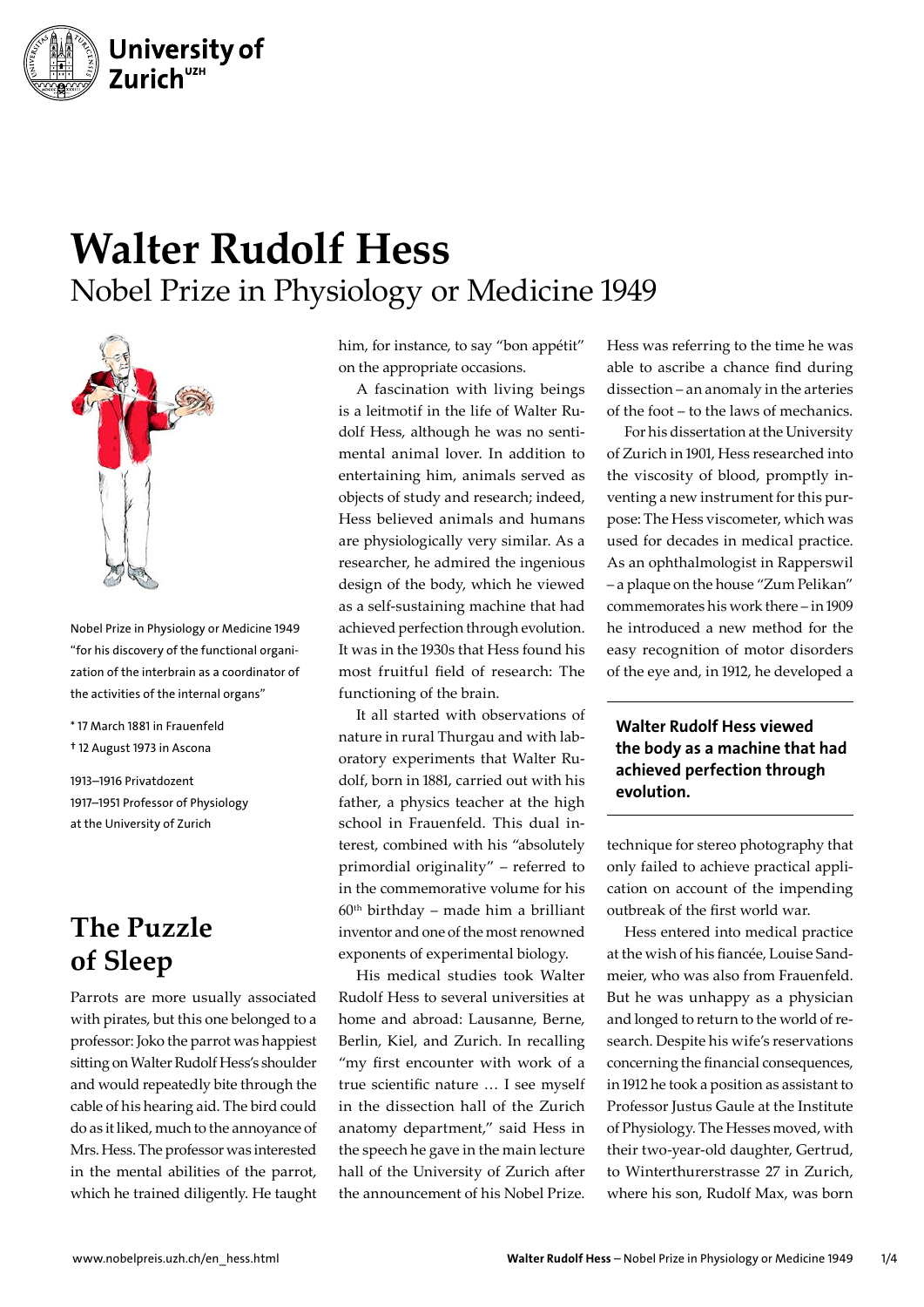

in 1913. "Lisy" Hess supported her husband in his work throughout his life, acting as his private secretary and typing his scientific articles for him.

Walter Rudolf Hess's habilitation thesis dealt with the physiological-biological basis of the cardiovascular system. Again, he demonstrated his extraordinary ability to derive scientific laws using logic. In 1915, he took the opportunity to work for a year in Bonn with renowned physiologist Max Verworn. Upon returning to Zurich, his professional situation had changed dramatically: The head of the institute, Justus Gaule, was seriously ill and had resigned prematurely. Hess assumed Gaule's position ad interim – but could he, a young Privatdozent, have any hope of being appointed Gaule's successor? The appointment procedures took on political overtones. Initially, an experienced German physiologist was preferred over Hess, leading to resentment at the institute. In addition, it was discovered that a very strong recommendation for Hess given by Verworn had been kept quiet. The director of education in Zurich, Heinrich Mousson, then intervened personally in the appointment procedure and, in September 1917, Hess was named professor of physiology and head of the institute. He showed his appreciation to the University by spending his entire research career there.

Right from the start, Walter Rudolf Hess took his teaching duties seriously. Known to his students as an inspiring lecturer, if at times severe and impatient, he was one of the first instructors to make use of film in his lectures and research. He recorded athletes in motion, thus documenting the perfect combination of the active, holding, and

supporting muscles. To better explain his physiological insights, Hess had animated films and ingenious models designed. His physiology lectures were always minutely prepared, and if a lecture went wrong, the laboratory assistant would hear all about it – Hess had inherited his mother's lively Saxon temperament.

Hess worked for many years at the Institute of Physiology, housed in the top floor of the University's physics building at Rämistrasse 69. At the end of 1923, however, Hess's realm was seriously endangered when a caretaker's negligence resulted in an attic fire one

#### Literature, art, and music had little clout in Hess's life – the microscope was culture.

night. Yet the destruction had a positive consequence: The building was radically rebuilt, with an extra floor giving the physiology researchers more space. In addition, Hess gained a further, unique location for science with the – hotly contested – foundation of the international High Altitude Research Station on the Jungfraujoch.

The private residence of the Hess family was now a dwelling appropriate to his status, located on Susenbergstrasse 198, near the Kurhaus Rigiblick. Yet the household remained emphatically modest, with no room given to personal luxury. Hess built an aquarium and a terrarium for the children on the veranda so they had the opportunity to study nature. The family was completed by a small wolfhound named Jürg.

As head of the Institute, Hess was free to choose his own area of research.

After investigating topics related to circulation, from 1929 onwards he determined to learn more about the nature and purpose of sleep. Doing this involved experiments on animals, and Hess chose cats because they vary little in their physique and because they sleep a lot during the day. Over the course of this work, Hess developed a method for electrically stimulating individual areas of the interbrain. For years, he conducted these difficult and complicated experiments with the greatest care, yet with little support. A nanny, whose help was no longer required at his home, became his faithful assistant: For 20 years Anna Jaussi took notes of the experiments and compiled the statistics on the experiments on the brain. Thus, step by step, fundamental insights were obtained into the functioning of the brain.

At the age of 68, and still hard at work, Walter Rudolf Hess was awarded the Nobel Prize for his research into the interbrain. He regarded the award ceremony in Stockholm in December 1949 as one of the great moments in his life. Despite his international experience, Hess was also very fond of local celebrations and social occasions, although there was no real place in family life for literature, art, or music. "The microscope is culture," Hess remarked when his daughter, Trudi, complained about this state of affairs. While his son, Rudolf Max, a neurologist, supplemented his father's studies of the brain with electroencephalogram investigations, Trudi went her own way: After studying biology, in 1948 she trained as an analyst at the newly founded C.G. Jung Institute.

When Walter Rudolf Hess retired as head of the institute in 1951, he had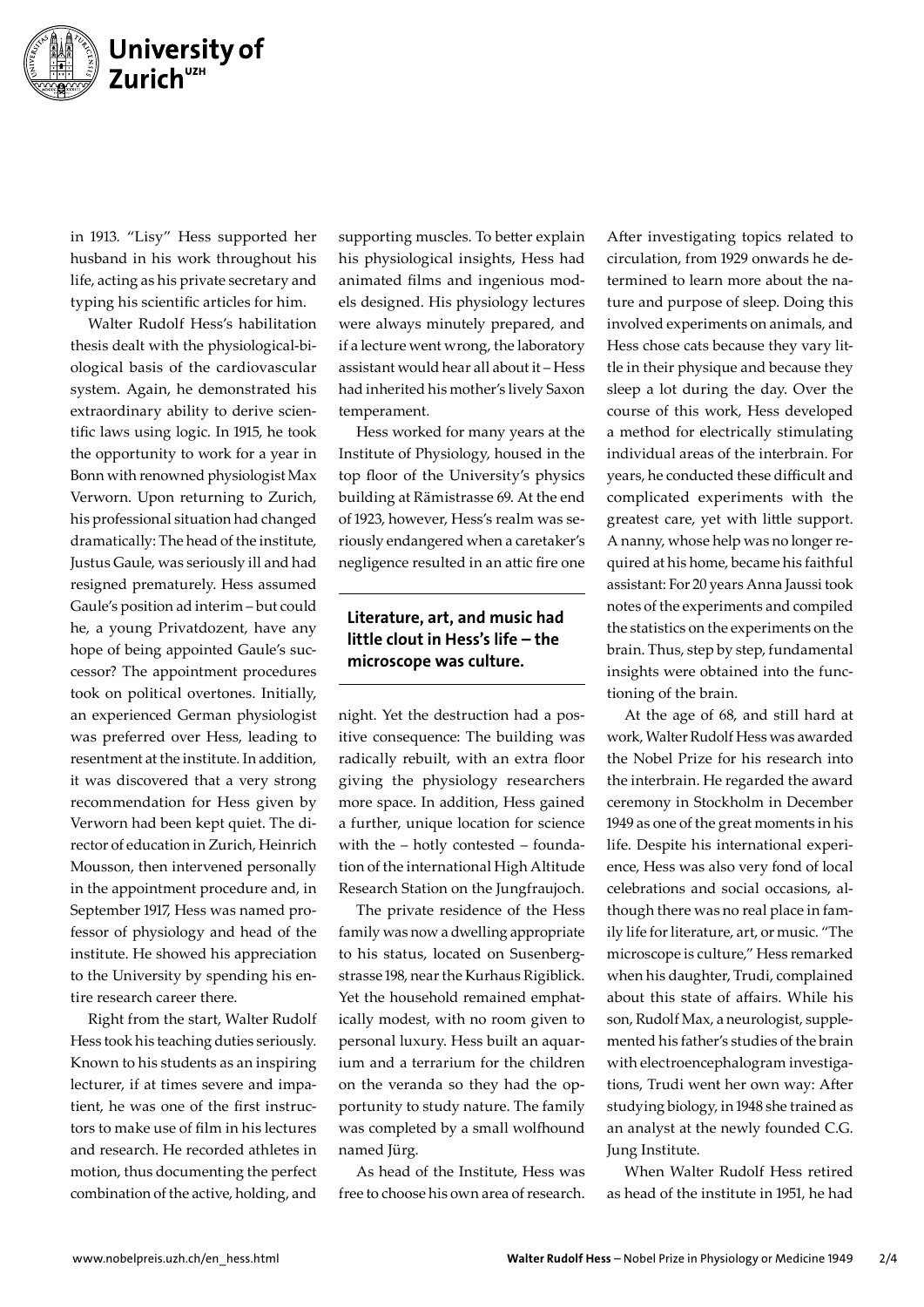

made Zurich into a globally renowned center of brain research, and he could look on with satisfaction as his students continued his work. As professor emeritus, he retained an office in the Institute of Anatomy at the University Hospital where he continued to write academic papers, his dog "Schnäuzli" often keeping him company. From Goldauerstrasse 25 – in the 1940s the family had moved somewhat closer to the city – Hess usually took the Rigiblick funicular and the tram to work, with his dog running alongside the tram car – a spectacle that gave rise

#### Hess transformed Zurich into an internationally renowned center of brain research

to numerous comments from passersby. His grandson, Christian W. Hess, himself a professor of neurology, recalls his grandfather taking him and his siblings on highly educational walks, which often ended with a cup of Ovomaltine at the Kurhaus Rigiblick.

In 1967 the Hesses left Zurich and moved, with Joko the parrot, to their holiday home in Ticino. Walter Rudolf Hess died there, of heart failure, at the age of 92. *Margrit Wyder*

Source: Margrit Wyder: *Einstein und Co. – Nobelpreisträger in Zürich;* Verlag NZZ libro, Zürich 2015 Illustration: Aline Telek Translation: University of Zurich

Revealed in Zurich:

### The Organization of the Interbrain

The diencephalon, or "interbrain," is, as its name implies, located between the brain stem – which sits on the spinal cord – and the cerebrum, the brain part that is particularly well developed in humans. The interbrain controls vegetative functions and emotional reactions essential to life: Body temperature, the body's water balance, feelings of hunger and satiation, flight-or-fight responses, and also sleep. The biological function of sleep had long represented a puzzle for scientists. Walter Rudolf Hess understood it as an essential means of allowing the body to recover from daily activities, thus permitting "maintenance work" to be carried out in conditions of external calm.

Researching the interbrain was highly complicated. First, scientists gave the laboratory animals, in this case cats, food to get them used to the laboratory bench. After being giving anesthesia, the cats were fitted with an electrode socket on the skull, through which the fine steel wires could be threaded into the brain, which is insensitive to pain. After being subjected to light electric stimulus, the animals displayed, for instance, drowsiness or aggressive behavior, depending on the location of the electrodes. The traces made by the electrodes in the interbrain could then be observed after the animal had been euthanized, allowing scientists to explore brain tissue, millimeter by millimeter. They subsequently created a cartography of the brain and were able to allocate individual functions to localized areas.

Hess placed great importance on treating the cats as humanely as possible. "Animal welfare in animal experiments" was a major consideration, and he wrote about this topic in *Der Tierfreund,* an animal magazine for young people: "If the welfare

of laboratory animals - and our noble aims oblige us to observe their well-being - is ever disregarded, we are unconditionally on the side of animal rights advocates."

The possibility that his basic research could result in therapeutic applications was not one of Hess's key concerns. Indeed, interventions in the brain in the first half of the 20<sup>th</sup> century were still brutal affairs. Spanish neurologist Egas Moniz was awarded the Nobel Prize in 1949, together with Hess, "for his discovery of the therapeutic value of leucotomy in certain psychoses." In this operation, the nerve tracts in the frontal region of the brain are severed, which was intended as a cure for delusions. The procedure, however, tragically resulted in irreparable damage and personality changes in patients.

Yet Hess's own research method using deep electrical brain stimulation has been used successfully in recent years to treat the symptoms of Parkinson's Disease and other motor disorders. Electrodes are surgically implanted in the brain and linked though thin wires with a pulse generator in the chest area. The impulses can prevent trembling or overcome akinesia in patients. Nevertheless, discovering precisely how these "pacemakers for the brain" function remains a task for future generations. *(MW)*